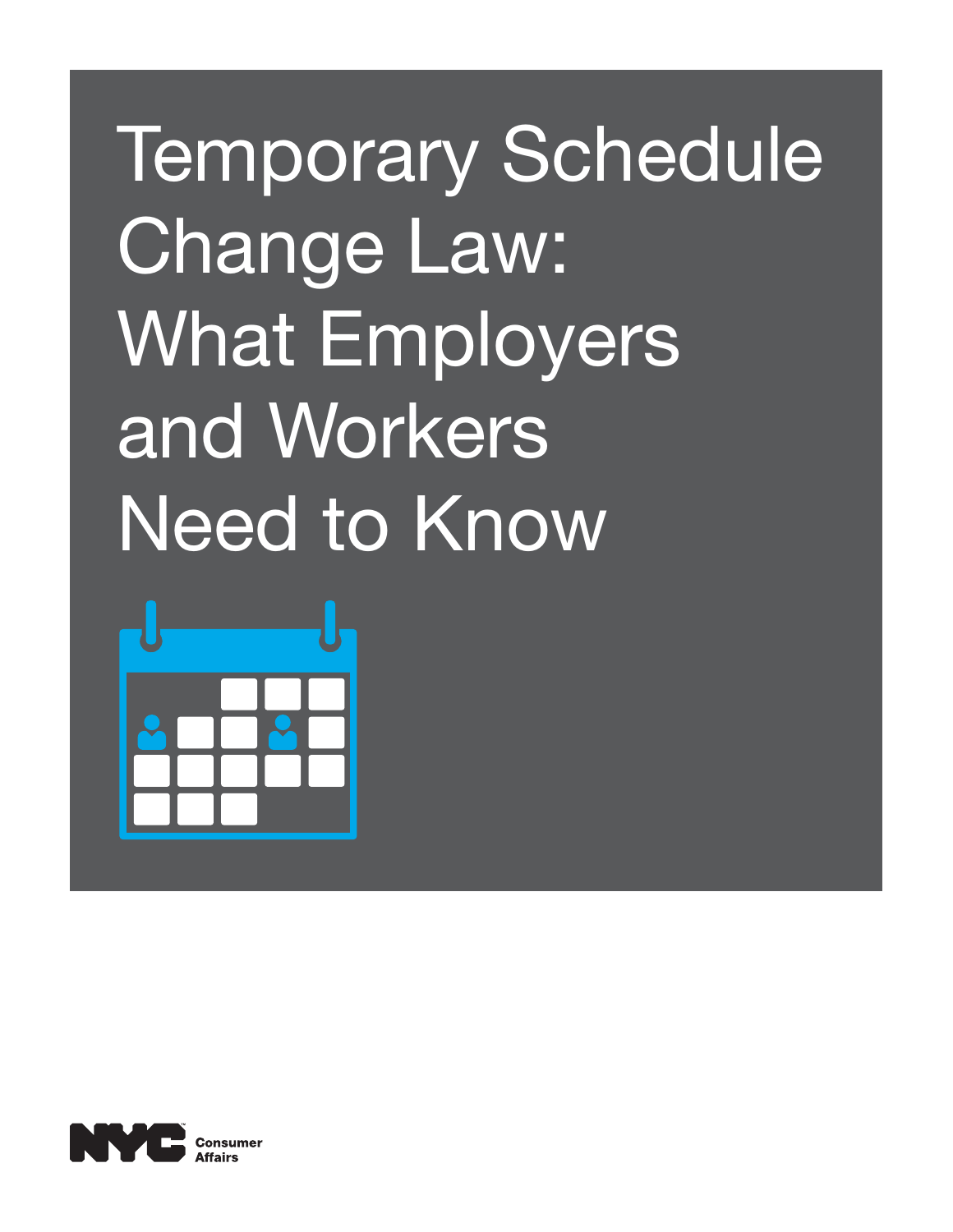The Department of Consumer Affairs (DCA) Office of Labor Policy & Standards (OLPS) enforces NYC's Temporary Schedule Change Law, which took effect July 18, 2018. Under the law, covered employees have a right to temporary changes to their work schedule for certain "personal events." DCA created this overview for employers and employees. Visit nyc.gov/dca for more information, including Frequently Asked Questions.

## *NOTE:*

Definitions

**Definitions** 

- Employers cannot punish, penalize, retaliate, or take any action against employees that might stop or deter them from exercising their rights under the law. Workers should immediately contact OLPS about retaliation. See the section Contact OLPS.
- The law covers workers regardless of immigration status.

#### Temporary change

A "temporary change" means an adjustment to an employee's usual schedule. This can include: using short-term unpaid leave, paid time off, working remotely, or swapping or shifting working hours.

### Personal event

A "personal event" can be any of the following:

• The need to care for a child under the age of 18 • The need to care for a "care recipient," a person with a disability who is a family or household member and relies on the employee for medical care or to meet the needs of daily living

### Family member

"Family members" include:

- Any individual whose close association with the employee is the equivalent of family
- Child (biological, adopted, or foster child; legal ward; child of an employee standing *in loco parentis*)
- Grandchild
- Spouse
- Domestic Partner
- The need to attend a legal proceeding or hearing for public benefits to which the employee, a family member, or the employee's minor child or care recipient is a party
- Any other reason for which the employee may use leave under NYC's Paid Safe and Sick Leave Law
- Parent
- Grandparent
- Child or Parent of an employee's spouse or domestic partner
- Sibling (including a half, adopted, or step sibling)
- Any other individual related by blood to the employee

## Who Does the Law Cover?

#### *Employees Covered by the Law*

All employees who work 80+ hours per calendar year in NYC *and* who have been employed by their employer 120 or more days

#### *Employees NOT Covered by the Law*

- **Government employees**
- Certain employees subject to a collective bargaining agreement
- Certain employees in motion picture, television, and live entertainment industries

# Notice of Rights

Employers must post the notice "You Have a Right to Temporary Changes to Your Work Schedule" where employees can easily see it at each NYC workplace. Employers must post this notice in English and in any language that is the primary language of at least 5 percent of the workers at a workplace if the translation is available on the DCA website nyc.gov/dca.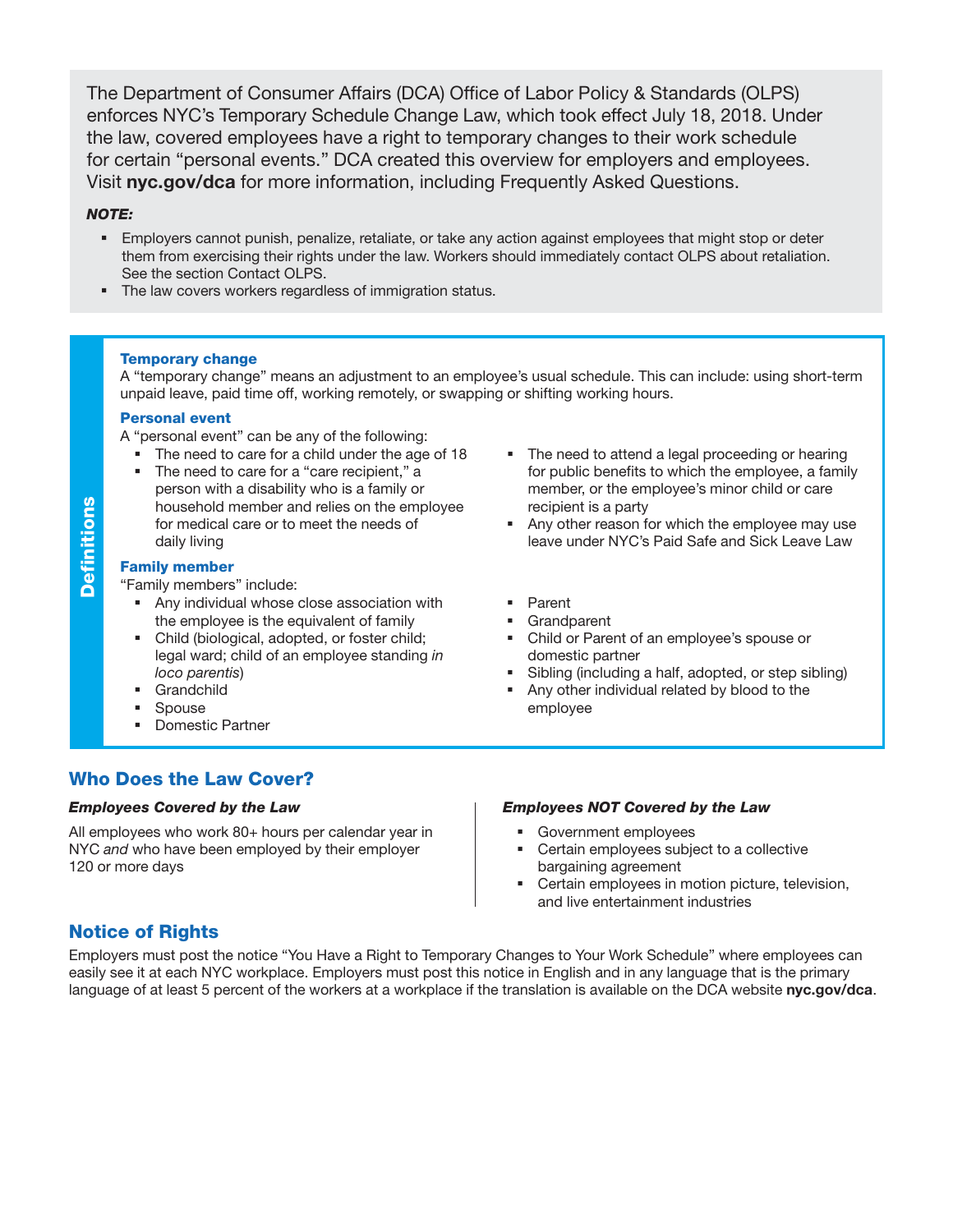## Overview of Employee Rights

## Temporary change to work schedule on up to two (2) occasions each calendar year

The change must be to accommodate a *personal event*. See Definitions. Your employer must grant requests for up to:

- Two (2) separate occasions, each totaling one (1) business day *OR*
- One (1) occasion for up to two (2) business days



#### Freedom from retaliation for additional schedule change requests

You can request additional changes to your schedule. Employers are not required to grant additional requests; however, they cannot retaliate against you.

#### Ability to propose type of temporary change

You can propose the type of *temporary change* you would like when you request it. See Definitions.

Your employer must:

- Approve your proposal. *OR*
- **Provide leave without pay.**

Your employer may:

 Offer you the ability to use paid time off. Note: The law does not require employers to offer paid time off, and you do not need to accept such an offer.

Your employer may NOT:

**Require you to use leave earned under NYC's Paid Safe and Sick Leave Law for a temporary** schedule change.

Note: If an employer has an existing policy allowing employees to request a temporary schedule change, the policy must meet or exceed the requirements of the law.

#### *Requesting a temporary schedule change:*

As soon as employees become aware of the need for a temporary schedule change, they should request one from their employer or direct supervisor either orally or in writing. The request should include:

- Date of the temporary schedule change
- That the change is due to a personal event
- Proposed type of temporary change (unless the employee would like to use leave without pay)

Employers must respond immediately.

*If an employee requested the schedule change orally (for example, in person or by phone),* the employee must submit a written request no later than the second business day after the employee returns to work. The employee should include in the written request the date of the temporary schedule change and that the change was due to a personal event.

Employers must provide a written response within 14 days. The response must include:

- **If the request was granted or denied**
- How the request was accommodated (if granted) or the reason for denial (if denied)
- Number of requests the employee has made for temporary schedule changes
- How many days the employee has left in the year for temporary schedule changes

Note: If the employee does not submit a written request, the employer is not required to provide a written response but cannot deny the request because the employee did not submit a written request.